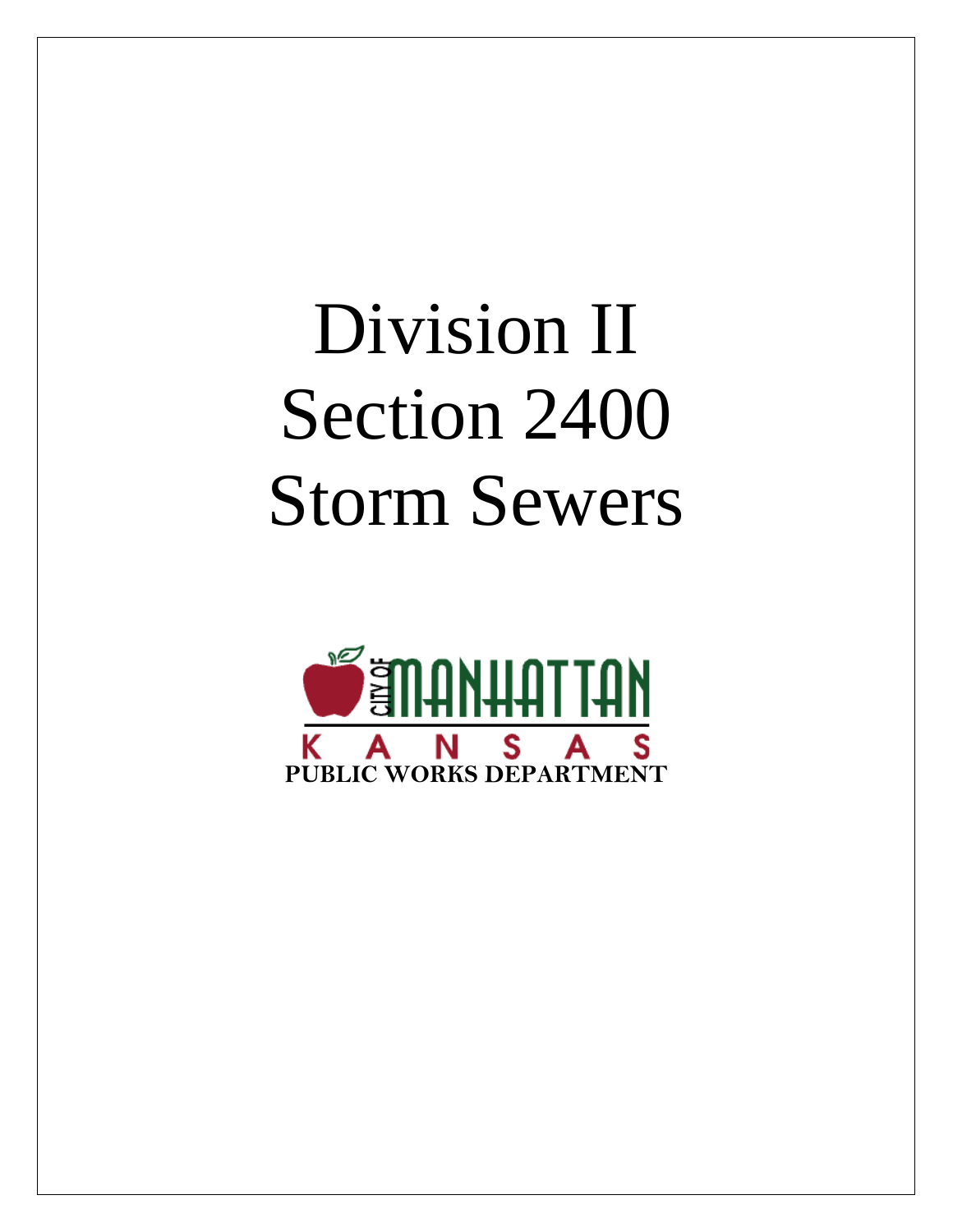# **DIVISION II** CONSTRUCTION AND MATERIAL SPECIFICATIONS

## **SECTION 2400 STORM SEWERS**

| 2400    |  |
|---------|--|
| 2401    |  |
| 2401.1  |  |
| 2401.2  |  |
| 2401.3  |  |
| 2401.4  |  |
| 2401.5  |  |
| 2401.6  |  |
| 2402    |  |
| 2403    |  |
| 2403.11 |  |
| 2403.2  |  |
| 2403.3  |  |
| 2403.4  |  |
| 2404    |  |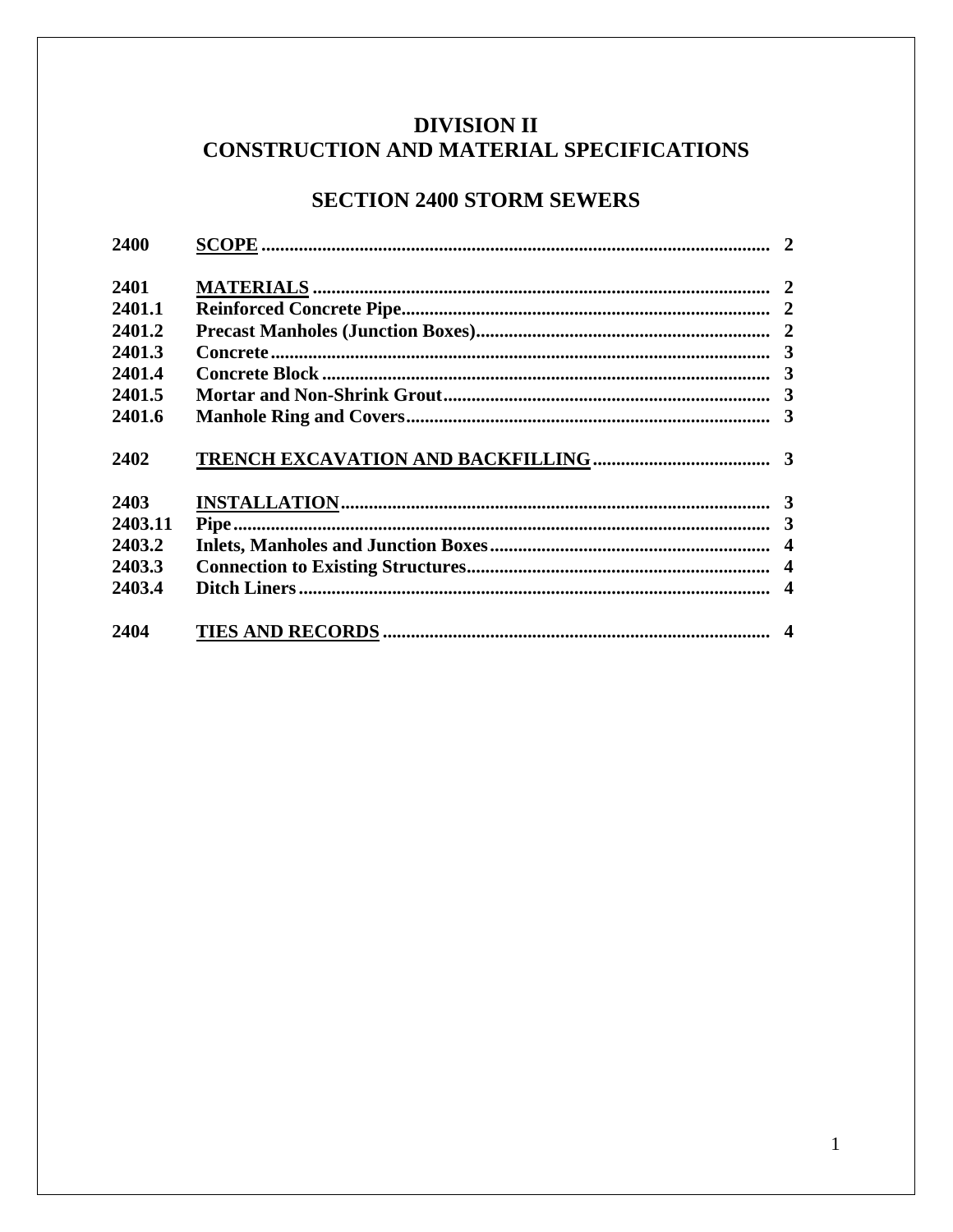## **SECTION 2400 STORM SEWERS**

#### **2400 SCOPE**

Storm drainage structure construction shall consist of furnishing all labor, materials, and equipment necessary for the complete installation of storm sewers and related appurtenances in accordance with the Contract Documents and these specifications.

All materials shall be at the strength or class indicated. Higher strength materials may be furnished at the Contractor's option at no additional cost to the City.

The manufacturer and the Contractor shall use equipment and methods adequate to protect materials during moving, storage, or installation. Damaged materials that cause reasonable doubt as to their ability to perform as designed shall be rejected, and the Contractor shall remove the materials from the construction site as soon as possible.

Upon completion of the work, the Contractor shall leave the entire area within the limits of the contract in a clean and sightly condition.

#### **2401 MATERIAL**

Upon the request of the City Engineer, the Contractor shall provide three (3) copies of certified test reports indicating the material conforms to the specifications as outlined in the following sections. The manufacturer shall perform all tests in conformance with applicable standards. Testing may be witnessed by the City Engineer or approved independent testing laboratory.

All materials shall be stored so as to prevent deterioration or intrusion of foreign matter. No deteriorated or damaged material shall be used.

#### 2401.1 Reinforced Concrete Pipe

Reinforced concrete pipe and specialty items, such as bends and transition

Sections, shall be tongue and groove pipe, and shall conform to the requirements of ASTM C76 (round pipe) or C507 (elliptical pipe). Pipe shall be Class 11 or better, and shall be free from defects, breaks, cracks, and damage from improper handling. Any such defects shall constitute reasonable cause for rejection. All specialty items shall be of the same class or higher class than the adjacent pipe.

#### 2401.2 Precast Manholes (Junction Boxes)

Precast manholes shall conform to ASTM C478, and the applicable City Standard Detail for storm sewer construction. Joints shall be sealed with a bitumastic material or non-shrink grout.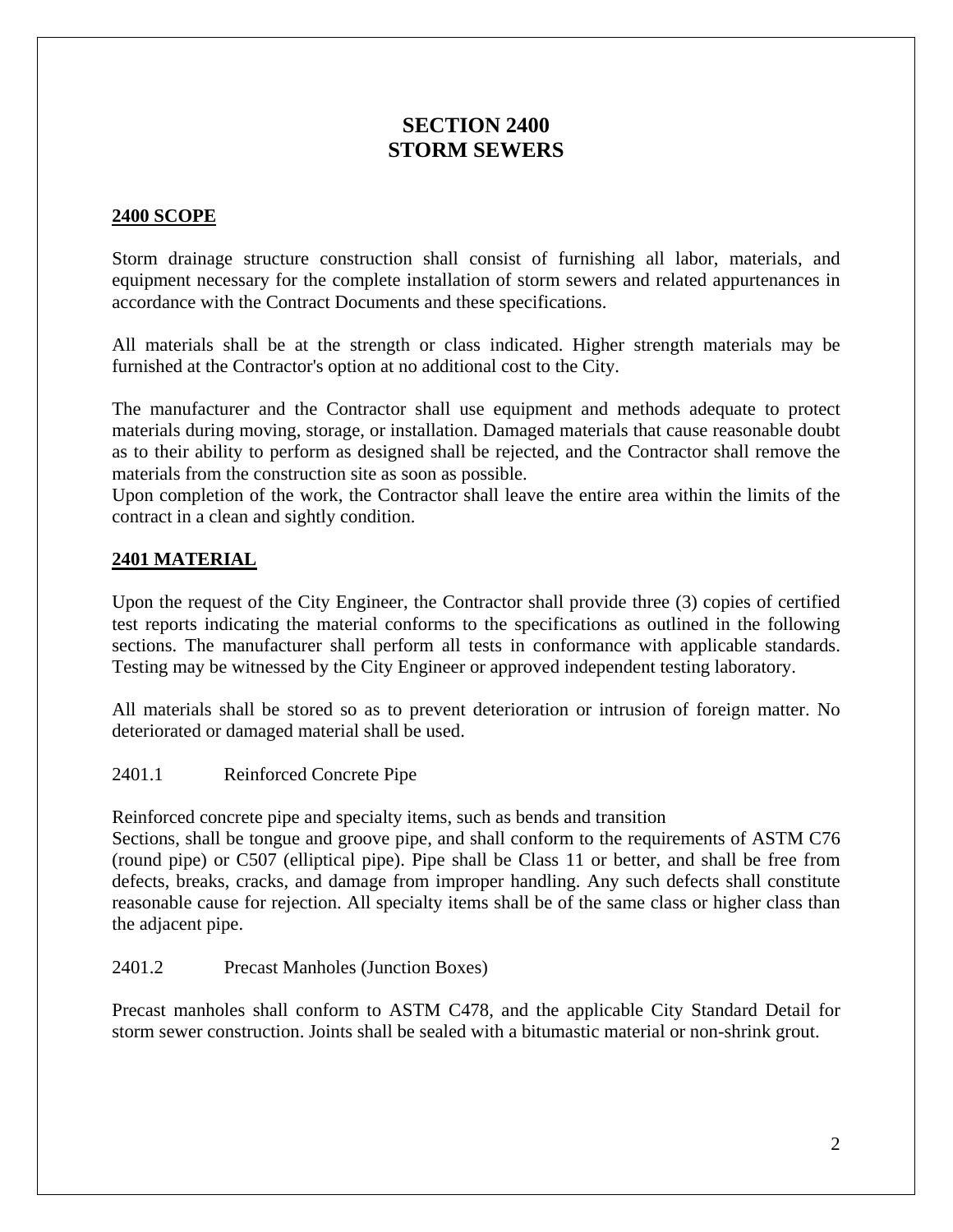#### 2401.3 Concrete

All concrete used on drainage structures shall be the standard mix as outlined in Section 2601.2 of STREETS AND PARKING LOTS.

#### 2401.4 Concrete Block

Concrete blocks shall be solid, and shall be constructed of concrete with a minimum 28-day compressive strength of 4000 psi.

2401.5 Mortar and Non-Shrink Grout

Mortar and non-shrink grout shall be a combination of cement, sand and water which, when mixed, has a compressive strength equal to or greater than the materials it is bonding together.

2401.6 Manhole Ring and Covers

Rings and covers for inlets shall be best quality grey cast iron of standard design having clear openings equal to the dimensions shown on the drawings. Ring and cover shall be Clay and Bailey No. 2023 or approved equivalent when manhole is within street pavement; otherwise it shall be Clay and Bailey No. 2084-3 or approved equivalent. All manhole lids shall fit securely into the rings with no evidence of warp or other signs of improper fit.

## **2402 TRENCH EXCAVATION AND BACKFILLING**

Trenches shall be excavated in the manner described in Section 2104.1 of "Grading and Sit Prep". In addition, trenches shall be backfilled in the manner described in Section 2106 of "Grading and Site Prep".

#### **2403 INSTALLATION**

All storm sewer pipe and structures shall be constructed in a competent manner using quality materials as previously outlined, and shall be constructed according to the lines and grades shown on the plans.

2403.11 Pipe

All pipes shall be laid using appropriate methods for the material used. Pipe shall be laid true to line and grade. Joints shall be water tight, and shall be sealed with bitumastic material. The bitumastic material shall be visible around the entire external perimeter of the joint after installation. All lifting eyes, or holes used for construction, shall be filled and sealed using manufacturer's supplied plugs or nonshrink grout.